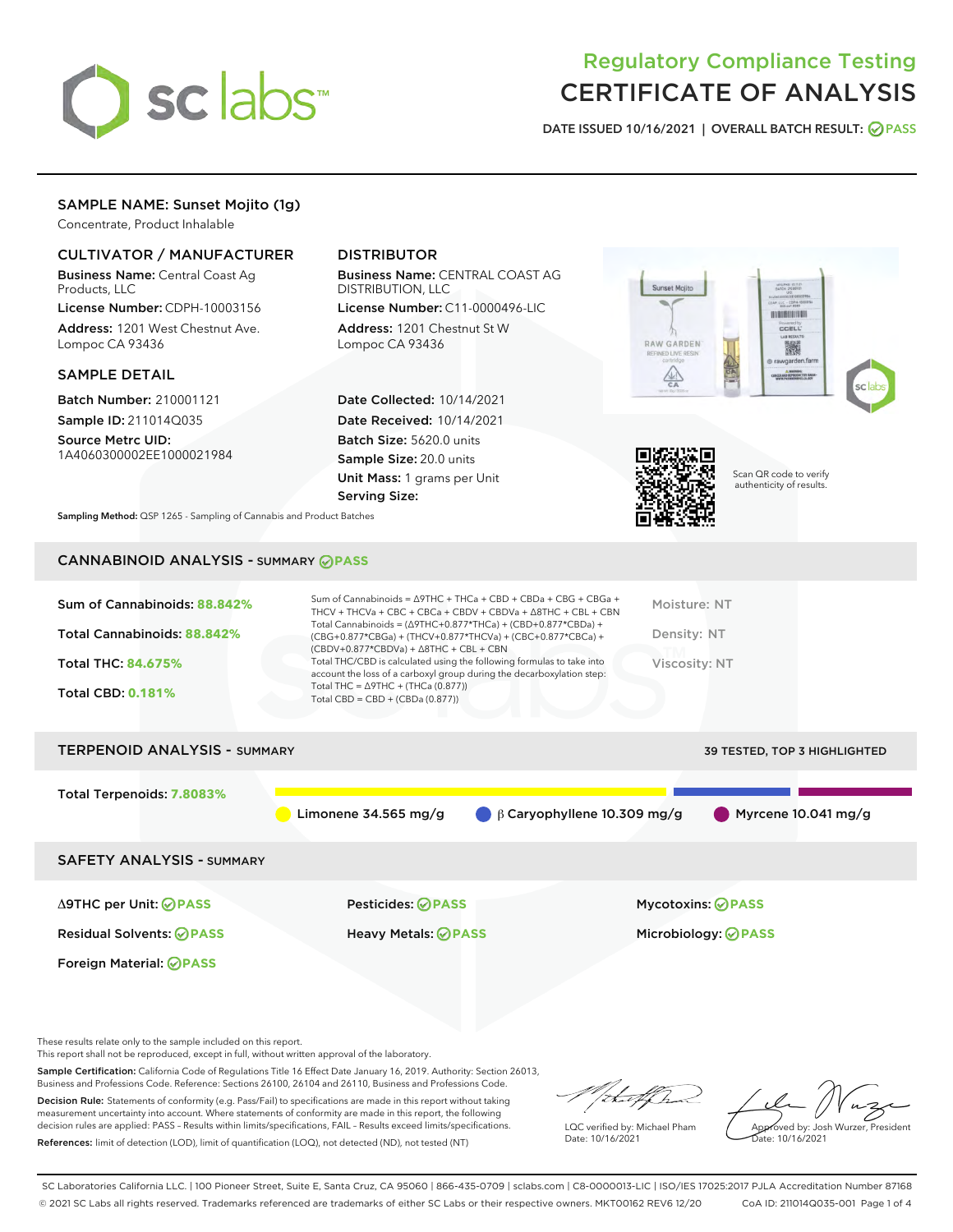



SUNSET MOJITO (1G) | DATE ISSUED 10/16/2021 | OVERALL BATCH RESULT: @ PASS

### CANNABINOID TEST RESULTS - 10/15/2021 2 PASS

Tested by high-performance liquid chromatography with diode-array detection (HPLC-DAD). **Method:** QSP 1157 - Analysis of Cannabinoids by HPLC-DAD

#### TOTAL CANNABINOIDS: **88.842%**

Total Cannabinoids (Total THC) + (Total CBD) + (Total CBG) + (Total THCV) + (Total CBC) + (Total CBDV) + ∆8THC + CBL + CBN

TOTAL THC: **84.675%** Total THC (∆9THC+0.877\*THCa)

TOTAL CBD: **0.181%**

Total CBD (CBD+0.877\*CBDa)

TOTAL CBG: 2.026% Total CBG (CBG+0.877\*CBGa)

TOTAL THCV: 1.44% Total THCV (THCV+0.877\*THCVa)

TOTAL CBC: ND Total CBC (CBC+0.877\*CBCa)

TOTAL CBDV: ND Total CBDV (CBDV+0.877\*CBDVa)

| <b>COMPOUND</b>            | LOD/LOQ<br>(mg/g) | <b>MEASUREMENT</b><br><b>UNCERTAINTY</b><br>mg/g | <b>RESULT</b><br>(mg/g) | <b>RESULT</b><br>(%) |
|----------------------------|-------------------|--------------------------------------------------|-------------------------|----------------------|
| Δ9THC                      | 0.06 / 0.26       | ±29.128                                          | 846.75                  | 84.675               |
| <b>CBG</b>                 | 0.06/0.19         | ±0.798                                           | 20.26                   | 2.026                |
| <b>THCV</b>                | 0.1 / 0.2         | ±0.72                                            | 14.4                    | 1.44                 |
| $\triangle$ 8THC           | 0.1/0.4           | ±0.22                                            | 2.8                     | 0.28                 |
| <b>CBN</b>                 | 0.1/0.3           | ±0.16                                            | 2.4                     | 0.24                 |
| <b>CBD</b>                 | 0.07/0.29         | ±0.084                                           | 1.81                    | 0.181                |
| <b>THCa</b>                | 0.05/0.14         | N/A                                              | <b>ND</b>               | <b>ND</b>            |
| <b>THCVa</b>               | 0.07/0.20         | N/A                                              | <b>ND</b>               | <b>ND</b>            |
| <b>CBDa</b>                | 0.02/0.19         | N/A                                              | <b>ND</b>               | <b>ND</b>            |
| <b>CBDV</b>                | 0.04 / 0.15       | N/A                                              | <b>ND</b>               | <b>ND</b>            |
| <b>CBDVa</b>               | 0.03/0.53         | N/A                                              | <b>ND</b>               | <b>ND</b>            |
| <b>CBGa</b>                | 0.1/0.2           | N/A                                              | <b>ND</b>               | <b>ND</b>            |
| <b>CBL</b>                 | 0.06 / 0.24       | N/A                                              | <b>ND</b>               | <b>ND</b>            |
| <b>CBC</b>                 | 0.2 / 0.5         | N/A                                              | <b>ND</b>               | <b>ND</b>            |
| <b>CBCa</b>                | 0.07 / 0.28       | N/A                                              | <b>ND</b>               | <b>ND</b>            |
| <b>SUM OF CANNABINOIDS</b> |                   |                                                  | 888.42 mg/g             | 88.842%              |

**UNIT MASS: 1 grams per Unit**

| ∆9THC per Unit                                                                            | 1120 per-package limit | 846.75 mg/unit<br><b>PASS</b> |  |  |  |
|-------------------------------------------------------------------------------------------|------------------------|-------------------------------|--|--|--|
| <b>Total THC per Unit</b>                                                                 |                        | 846.75 mg/unit                |  |  |  |
| <b>CBD per Unit</b>                                                                       |                        | $1.81$ mg/unit                |  |  |  |
| <b>Total CBD per Unit</b>                                                                 |                        | $1.81$ mg/unit                |  |  |  |
| Sum of Cannabinoids<br>per Unit                                                           |                        | 888.42 mg/unit                |  |  |  |
| <b>Total Cannabinoids</b><br>per Unit                                                     |                        | 888.42 mg/unit                |  |  |  |
| <b>MOISTURE TEST RESULT</b><br><b>DENSITY TEST RESULT</b><br><b>VISCOSITY TEST RESULT</b> |                        |                               |  |  |  |

Not Tested

| Not Tested |  |
|------------|--|

Not Tested

#### TERPENOID TEST RESULTS - 10/16/2021

Terpene analysis utilizing gas chromatography-flame ionization detection (GC-FID). **Method:** QSP 1192 - Analysis of Terpenoids by GC-FID

| <b>COMPOUND</b>         | LOD/LOQ<br>(mg/g) | <b>MEASUREMENT</b><br><b>UNCERTAINTY</b><br>mg/g | <b>RESULT</b><br>(mg/g)                         | <b>RESULT</b><br>(%) |
|-------------------------|-------------------|--------------------------------------------------|-------------------------------------------------|----------------------|
| Limonene                | 0.005 / 0.016     | ±0.4943                                          | 34.565                                          | 3.4565               |
| $\beta$ Caryophyllene   | 0.004 / 0.012     | ±0.3670                                          | 10.309                                          | 1.0309               |
| <b>Myrcene</b>          | 0.008 / 0.025     | ±0.1295                                          | 10.041                                          | 1.0041               |
| $\beta$ Pinene          | 0.004 / 0.014     | ±0.0596                                          | 5.183                                           | 0.5183               |
| $\alpha$ Pinene         | 0.005 / 0.017     | ±0.0341                                          | 3.960                                           | 0.3960               |
| Ocimene                 | 0.011 / 0.038     | ±0.0904                                          | 2.816                                           | 0.2816               |
| $\alpha$ Humulene       | 0.009 / 0.029     | ±0.0881                                          | 2.744                                           | 0.2744               |
| Linalool                | 0.009 / 0.032     | ±0.0733                                          | 1.929                                           | 0.1929               |
| Terpinolene             | 0.008 / 0.026     | ±0.0332                                          | 1.620                                           | 0.1620               |
| Fenchol                 | 0.010 / 0.034     | ±0.0570                                          | 1.472                                           | 0.1472               |
| <b>Terpineol</b>        | 0.016 / 0.055     | ±0.0560                                          | 0.912                                           | 0.0912               |
| Camphene                | 0.005 / 0.015     | ±0.0076                                          | 0.658                                           | 0.0658               |
| Fenchone                | 0.009 / 0.028     | ±0.0104                                          | 0.359                                           | 0.0359               |
| trans-ß-Farnesene       | 0.008 / 0.025     | ±0.0086                                          | 0.242                                           | 0.0242               |
| <b>Borneol</b>          | 0.005 / 0.016     | ±0.0100                                          | 0.237                                           | 0.0237               |
| Citronellol             | 0.003 / 0.010     | ±0.0114                                          | 0.233                                           | 0.0233               |
| Valencene               | 0.009 / 0.030     | ±0.0116                                          | 0.168                                           | 0.0168               |
| $\alpha$ Bisabolol      | 0.008 / 0.026     | ±0.0082                                          | 0.154                                           | 0.0154               |
| Nerolidol               | 0.009 / 0.028     | ±0.0050                                          | 0.079                                           | 0.0079               |
| $\alpha$ Phellandrene   | 0.006 / 0.020     | ±0.0010                                          | 0.077                                           | 0.0077               |
| Guaiol                  | 0.009 / 0.030     | ±0.0032                                          | 0.067                                           | 0.0067               |
| $\gamma$ Terpinene      | 0.006 / 0.018     | ±0.0011                                          | 0.065                                           | 0.0065               |
| $\alpha$ Terpinene      | 0.005 / 0.017     | ±0.0009                                          | 0.060                                           | 0.0060               |
| <b>3 Carene</b>         | 0.005 / 0.018     | ±0.0006                                          | 0.043                                           | 0.0043               |
| <b>Geranyl Acetate</b>  | 0.004 / 0.014     | ±0.0016                                          | 0.039                                           | 0.0039               |
| Caryophyllene<br>Oxide  | 0.010 / 0.033     | ±0.0017                                          | 0.037                                           | 0.0037               |
| Geraniol                | 0.002 / 0.007     | ±0.0006                                          | 0.014                                           | 0.0014               |
| Sabinene Hydrate        | 0.006 / 0.022     | N/A                                              | <loq< th=""><th><loq< th=""></loq<></th></loq<> | <loq< th=""></loq<>  |
| Sabinene                | 0.004 / 0.014     | N/A                                              | <b>ND</b>                                       | <b>ND</b>            |
| p-Cymene                | 0.005 / 0.016     | N/A                                              | <b>ND</b>                                       | <b>ND</b>            |
| Eucalyptol              | 0.006 / 0.018     | N/A                                              | ND                                              | ND                   |
| (-)-Isopulegol          | 0.005 / 0.016     | N/A                                              | <b>ND</b>                                       | <b>ND</b>            |
| Camphor                 | 0.006 / 0.019     | N/A                                              | <b>ND</b>                                       | <b>ND</b>            |
| Isoborneol              | 0.004 / 0.012     | N/A                                              | ND                                              | ND                   |
| Menthol                 | 0.008 / 0.025     | N/A                                              | <b>ND</b>                                       | ND                   |
| Nerol                   | 0.003 / 0.011     | N/A                                              | <b>ND</b>                                       | <b>ND</b>            |
| R-(+)-Pulegone          | 0.003 / 0.011     | N/A                                              | ND                                              | ND                   |
| $\alpha$ Cedrene        | 0.005 / 0.016     | N/A                                              | <b>ND</b>                                       | ND                   |
| Cedrol                  | 0.008 / 0.027     | N/A                                              | <b>ND</b>                                       | ND                   |
| <b>TOTAL TERPENOIDS</b> |                   |                                                  | 78.083 mg/g                                     | 7.8083%              |

SC Laboratories California LLC. | 100 Pioneer Street, Suite E, Santa Cruz, CA 95060 | 866-435-0709 | sclabs.com | C8-0000013-LIC | ISO/IES 17025:2017 PJLA Accreditation Number 87168 © 2021 SC Labs all rights reserved. Trademarks referenced are trademarks of either SC Labs or their respective owners. MKT00162 REV6 12/20 CoA ID: 211014Q035-001 Page 2 of 4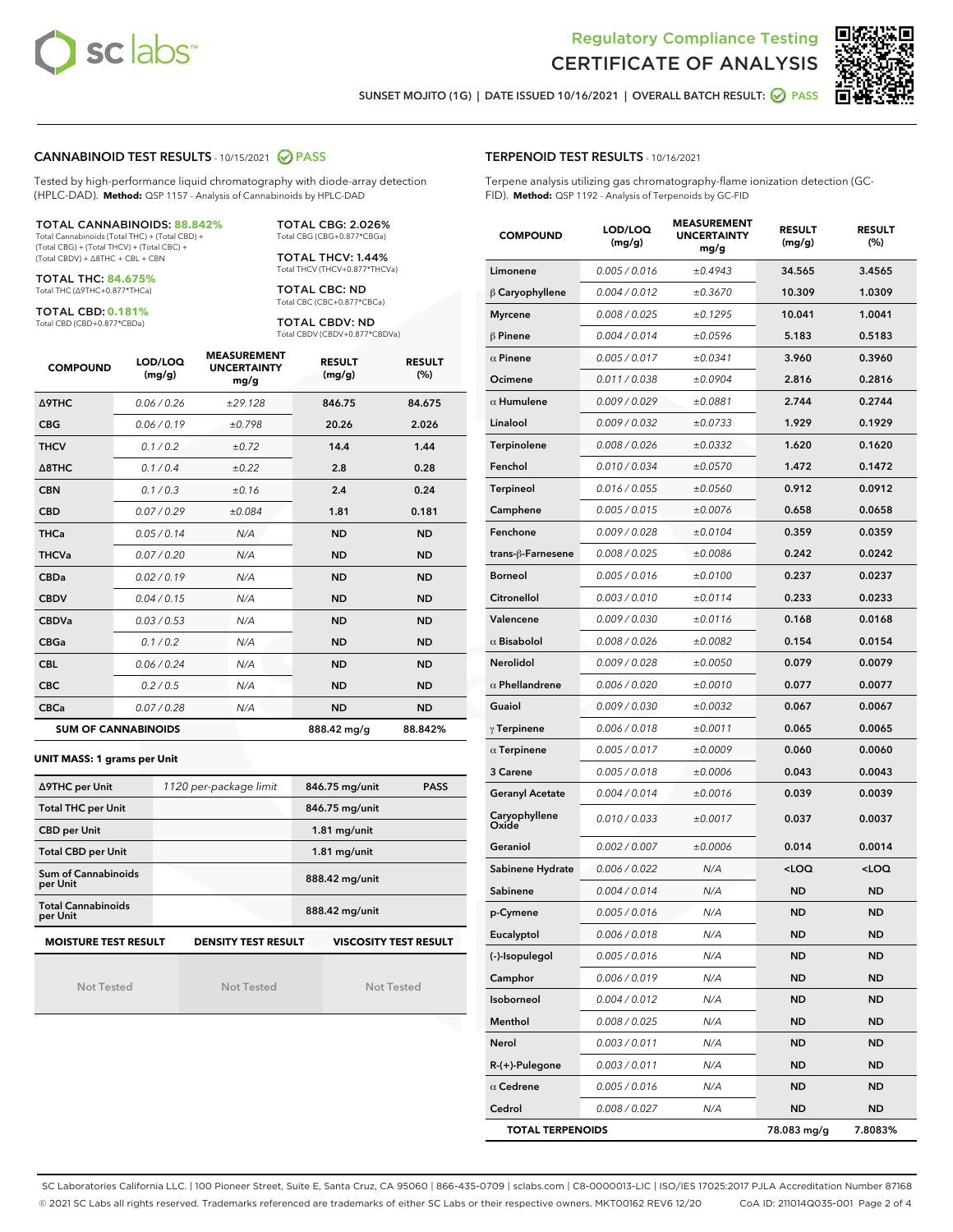



SUNSET MOJITO (1G) | DATE ISSUED 10/16/2021 | OVERALL BATCH RESULT:  $\bigcirc$  PASS

## CATEGORY 1 PESTICIDE TEST RESULTS - 10/16/2021 2 PASS

Pesticide and plant growth regulator analysis utilizing high-performance liquid chromatography-mass spectrometry (HPLC-MS) or gas chromatography-mass spectrometry (GC-MS). \*GC-MS utilized where indicated. **Method:** QSP 1212 - Analysis of Pesticides and Mycotoxins by LC-MS or QSP 1213 - Analysis of Pesticides by GC-MS

| <b>COMPOUND</b>             | LOD/LOQ<br>$(\mu g/g)$ | <b>ACTION</b><br><b>LIMIT</b><br>$(\mu q/q)$ | <b>MEASUREMENT</b><br><b>UNCERTAINTY</b><br>$\mu$ g/g | <b>RESULT</b><br>$(\mu g/g)$ | <b>RESULT</b> |
|-----------------------------|------------------------|----------------------------------------------|-------------------------------------------------------|------------------------------|---------------|
| Aldicarb                    | 0.03 / 0.08            | $\ge$ LOD                                    | N/A                                                   | <b>ND</b>                    | <b>PASS</b>   |
| Carbofuran                  | 0.02 / 0.05            | $\ge$ LOD                                    | N/A                                                   | <b>ND</b>                    | <b>PASS</b>   |
| Chlordane*                  | 0.03 / 0.08            | $\ge$ LOD                                    | N/A                                                   | <b>ND</b>                    | <b>PASS</b>   |
| Chlorfenapyr*               | 0.03/0.10              | $\ge$ LOD                                    | N/A                                                   | <b>ND</b>                    | <b>PASS</b>   |
| Chlorpyrifos                | 0.02 / 0.06            | $\ge$ LOD                                    | N/A                                                   | <b>ND</b>                    | <b>PASS</b>   |
| Coumaphos                   | 0.02 / 0.07            | $\ge$ LOD                                    | N/A                                                   | <b>ND</b>                    | <b>PASS</b>   |
| Daminozide                  | 0.02 / 0.07            | $\ge$ LOD                                    | N/A                                                   | <b>ND</b>                    | <b>PASS</b>   |
| <b>DDVP</b><br>(Dichlorvos) | 0.03/0.09              | $\ge$ LOD                                    | N/A                                                   | <b>ND</b>                    | <b>PASS</b>   |
| Dimethoate                  | 0.03 / 0.08            | $\ge$ LOD                                    | N/A                                                   | <b>ND</b>                    | <b>PASS</b>   |
| Ethoprop(hos)               | 0.03/0.10              | $\ge$ LOD                                    | N/A                                                   | <b>ND</b>                    | <b>PASS</b>   |
| Etofenprox                  | 0.02/0.06              | $>$ LOD                                      | N/A                                                   | <b>ND</b>                    | <b>PASS</b>   |
| Fenoxycarb                  | 0.03 / 0.08            | $\ge$ LOD                                    | N/A                                                   | <b>ND</b>                    | <b>PASS</b>   |
| Fipronil                    | 0.03/0.08              | $>$ LOD                                      | N/A                                                   | <b>ND</b>                    | <b>PASS</b>   |
| Imazalil                    | 0.02 / 0.06            | $\ge$ LOD                                    | N/A                                                   | <b>ND</b>                    | <b>PASS</b>   |
| Methiocarb                  | 0.02 / 0.07            | $\ge$ LOD                                    | N/A                                                   | <b>ND</b>                    | <b>PASS</b>   |
| Methyl<br>parathion         | 0.03/0.10              | $>$ LOD                                      | N/A                                                   | <b>ND</b>                    | <b>PASS</b>   |
| <b>Mevinphos</b>            | 0.03/0.09              | $>$ LOD                                      | N/A                                                   | <b>ND</b>                    | <b>PASS</b>   |
| Paclobutrazol               | 0.02 / 0.05            | $>$ LOD                                      | N/A                                                   | <b>ND</b>                    | <b>PASS</b>   |
| Propoxur                    | 0.03/0.09              | $\ge$ LOD                                    | N/A                                                   | <b>ND</b>                    | <b>PASS</b>   |
| Spiroxamine                 | 0.03 / 0.08            | $\ge$ LOD                                    | N/A                                                   | <b>ND</b>                    | <b>PASS</b>   |
| Thiacloprid                 | 0.03/0.10              | $\ge$ LOD                                    | N/A                                                   | <b>ND</b>                    | <b>PASS</b>   |

## CATEGORY 2 PESTICIDE TEST RESULTS - 10/16/2021 @ PASS

| <b>COMPOUND</b>          | LOD/LOO<br>$(\mu g/g)$ | <b>ACTION</b><br>LIMIT<br>$(\mu g/g)$ | <b>MEASUREMENT</b><br><b>UNCERTAINTY</b><br>$\mu$ g/g | <b>RESULT</b><br>$(\mu g/g)$ | <b>RESULT</b> |
|--------------------------|------------------------|---------------------------------------|-------------------------------------------------------|------------------------------|---------------|
| Abamectin                | 0.03/0.10              | 0.1                                   | N/A                                                   | <b>ND</b>                    | <b>PASS</b>   |
| Acephate                 | 0.02/0.07              | 0.1                                   | N/A                                                   | <b>ND</b>                    | <b>PASS</b>   |
| Acequinocyl              | 0.02/0.07              | 0.1                                   | N/A                                                   | <b>ND</b>                    | <b>PASS</b>   |
| Acetamiprid              | 0.02/0.05              | 0.1                                   | N/A                                                   | <b>ND</b>                    | <b>PASS</b>   |
| Azoxystrobin             | 0.02/0.07              | 0.1                                   | N/A                                                   | <b>ND</b>                    | <b>PASS</b>   |
| <b>Bifenazate</b>        | 0.01/0.04              | 0.1                                   | N/A                                                   | <b>ND</b>                    | <b>PASS</b>   |
| <b>Bifenthrin</b>        | 0.02 / 0.05            | 3                                     | N/A                                                   | <b>ND</b>                    | <b>PASS</b>   |
| <b>Boscalid</b>          | 0.03/0.09              | 0.1                                   | N/A                                                   | <b>ND</b>                    | <b>PASS</b>   |
| Captan                   | 0.19/0.57              | 0.7                                   | N/A                                                   | <b>ND</b>                    | <b>PASS</b>   |
| Carbaryl                 | 0.02/0.06              | 0.5                                   | N/A                                                   | <b>ND</b>                    | <b>PASS</b>   |
| Chlorantranilip-<br>role | 0.04/0.12              | 10                                    | N/A                                                   | <b>ND</b>                    | <b>PASS</b>   |
| Clofentezine             | 0.03/0.09              | 0.1                                   | N/A                                                   | <b>ND</b>                    | <b>PASS</b>   |

## CATEGORY 2 PESTICIDE TEST RESULTS - 10/16/2021 continued

| <b>COMPOUND</b>               | LOD/LOQ<br>(µg/g) | <b>ACTION</b><br><b>LIMIT</b><br>$(\mu g/g)$ | <b>MEASUREMENT</b><br><b>UNCERTAINTY</b><br>µg/g | <b>RESULT</b><br>(µg/g) | <b>RESULT</b> |
|-------------------------------|-------------------|----------------------------------------------|--------------------------------------------------|-------------------------|---------------|
| Cyfluthrin                    | 0.12 / 0.38       | $\overline{c}$                               | N/A                                              | <b>ND</b>               | <b>PASS</b>   |
| Cypermethrin                  | 0.11 / 0.32       | 1                                            | N/A                                              | ND                      | <b>PASS</b>   |
| Diazinon                      | 0.02 / 0.05       | 0.1                                          | N/A                                              | ND                      | <b>PASS</b>   |
| Dimethomorph                  | 0.03 / 0.09       | 2                                            | N/A                                              | ND                      | <b>PASS</b>   |
| Etoxazole                     | 0.02 / 0.06       | 0.1                                          | N/A                                              | <b>ND</b>               | <b>PASS</b>   |
| Fenhexamid                    | 0.03 / 0.09       | 0.1                                          | N/A                                              | <b>ND</b>               | <b>PASS</b>   |
| Fenpyroximate                 | 0.02 / 0.06       | 0.1                                          | N/A                                              | ND                      | <b>PASS</b>   |
| Flonicamid                    | 0.03 / 0.10       | 0.1                                          | N/A                                              | ND                      | <b>PASS</b>   |
| Fludioxonil                   | 0.03 / 0.10       | 0.1                                          | N/A                                              | <b>ND</b>               | <b>PASS</b>   |
| Hexythiazox                   | 0.02 / 0.07       | 0.1                                          | N/A                                              | ND                      | <b>PASS</b>   |
| Imidacloprid                  | 0.04 / 0.11       | 5                                            | N/A                                              | ND                      | <b>PASS</b>   |
| Kresoxim-methyl               | 0.02 / 0.07       | 0.1                                          | N/A                                              | <b>ND</b>               | <b>PASS</b>   |
| <b>Malathion</b>              | 0.03 / 0.09       | 0.5                                          | N/A                                              | ND                      | <b>PASS</b>   |
| Metalaxyl                     | 0.02 / 0.07       | $\overline{c}$                               | N/A                                              | ND                      | <b>PASS</b>   |
| Methomyl                      | 0.03 / 0.10       | 1                                            | N/A                                              | <b>ND</b>               | <b>PASS</b>   |
| Myclobutanil                  | 0.03 / 0.09       | 0.1                                          | N/A                                              | ND                      | <b>PASS</b>   |
| Naled                         | 0.02 / 0.07       | 0.1                                          | N/A                                              | ND                      | <b>PASS</b>   |
| Oxamyl                        | 0.04 / 0.11       | 0.5                                          | N/A                                              | ND                      | <b>PASS</b>   |
| Pentachloronitro-<br>benzene* | 0.03 / 0.09       | 0.1                                          | N/A                                              | ND                      | <b>PASS</b>   |
| Permethrin                    | 0.04 / 0.12       | 0.5                                          | N/A                                              | <b>ND</b>               | <b>PASS</b>   |
| Phosmet                       | 0.03 / 0.10       | 0.1                                          | N/A                                              | <b>ND</b>               | <b>PASS</b>   |
| Piperonylbu-<br>toxide        | 0.02 / 0.07       | 3                                            | N/A                                              | ND                      | <b>PASS</b>   |
| Prallethrin                   | 0.03 / 0.08       | 0.1                                          | N/A                                              | <b>ND</b>               | <b>PASS</b>   |
| Propiconazole                 | 0.02 / 0.07       | 0.1                                          | N/A                                              | ND                      | <b>PASS</b>   |
| Pyrethrins                    | 0.04 / 0.12       | 0.5                                          | N/A                                              | ND                      | <b>PASS</b>   |
| Pyridaben                     | 0.02 / 0.07       | 0.1                                          | N/A                                              | ND                      | <b>PASS</b>   |
| Spinetoram                    | 0.02 / 0.07       | 0.1                                          | N/A                                              | ND                      | <b>PASS</b>   |
| Spinosad                      | 0.02 / 0.07       | 0.1                                          | N/A                                              | ND                      | <b>PASS</b>   |
| Spiromesifen                  | 0.02 / 0.05       | 0.1                                          | N/A                                              | <b>ND</b>               | <b>PASS</b>   |
| Spirotetramat                 | 0.02 / 0.06       | 0.1                                          | N/A                                              | ND                      | <b>PASS</b>   |
| Tebuconazole                  | 0.02 / 0.07       | 0.1                                          | N/A                                              | ND                      | <b>PASS</b>   |
| Thiamethoxam                  | 0.03 / 0.10       | 5                                            | N/A                                              | <b>ND</b>               | <b>PASS</b>   |
| Trifloxystrobin               | 0.03 / 0.08       | 0.1                                          | N/A                                              | <b>ND</b>               | <b>PASS</b>   |

SC Laboratories California LLC. | 100 Pioneer Street, Suite E, Santa Cruz, CA 95060 | 866-435-0709 | sclabs.com | C8-0000013-LIC | ISO/IES 17025:2017 PJLA Accreditation Number 87168 © 2021 SC Labs all rights reserved. Trademarks referenced are trademarks of either SC Labs or their respective owners. MKT00162 REV6 12/20 CoA ID: 211014Q035-001 Page 3 of 4